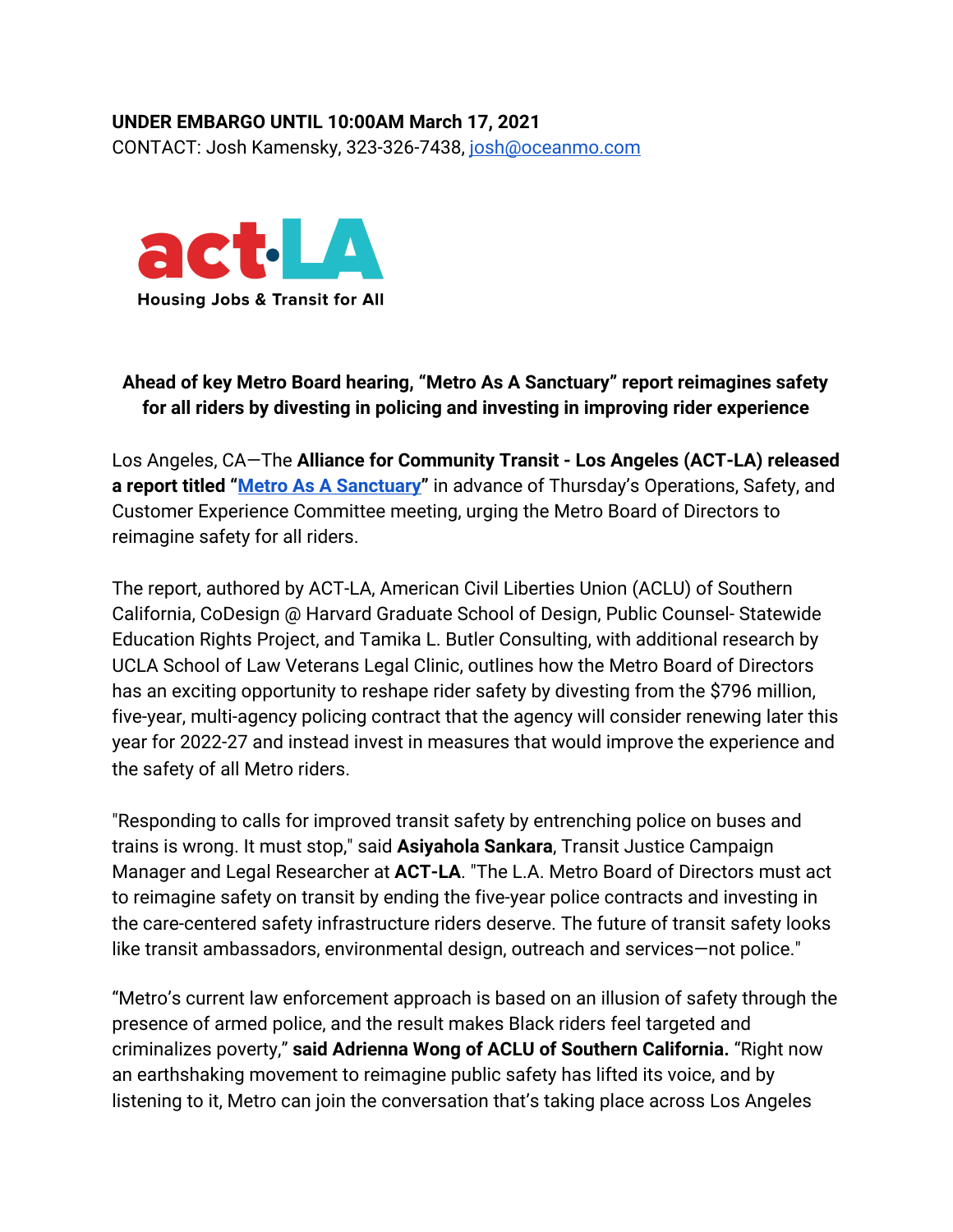County and among transit authorities across the country. Let's move away from the punitive model and invest in a holistic vision of safety for all riders. The Metro Board of Directors has the opportunity to lead, and undo the policies that have made buses and trains oppressive and unwelcome for too many."

The report finds that the current police-first punitive model criminalizes poverty, disproportionately impacts Black people who receive citations at more than double the rate of their ridership, and "plays a role in the cycle of mass incarceration that often begins with racial profiling and criminalization."

"Residents of Los Angeles have made it clear through activism and at the ballot box that business as usual is not good enough. An improved rider experience that centers safety for all and the most vulnerable riders can fuel local economic growth and increase ridership in the long-term," **said Carmina Calderon,** Community Organizer with **Community Power Collective.** "By divesting in a punitive police-first model and investing in job creation, inclusive safety services, and rider-friendly active spaces, we can create a more just, inclusive, and downright joyous transit system—a welcoming sanctuary for every passenger regardless of race, housing status, or accessibility."

The report argues that "Transit riders deserve care-centered, community-based planning and design approaches. Public transportation is indispensable to people's livelihoods and mobility needs, especially among BIPOC communities." Achieving this vision is possible by investing in six pillars of community safety:

- **Rider-friendly active spaces** that emphasize a transit system's ability to foster community and improve a rider's experience;
- **Replacing police officers with Metro staff** to act as transit ambassadors and trust agents trained to promote inclusive safety and accessibility;
- **Programming** that taps into transit stations' ability to promote public health, art, and feelings of safety through rider-centered design;
- **Support services** that are more budget-efficient and effective at aiding unhoused riders than the current reliance on police-led response teams;
- **Multi-lingual public education campaigns** and bystander trainings that encourage riders to care for each other in a community-based transit system;
- **Creating well-paying jobs** as higher ridership generates local commerce and an increased need for maintenance and operating staff.

ACT-LA plans to present more of the report's findings during a public webinar on Tuesday, March 23 at 10am-12pm PT. Every person interested in reimagining Metro's model of safety for all is encouraged to attend. [The link to RSVP can be accessed here](https://us02web.zoom.us/webinar/register/WN_sFAIoIHPRmqyyXuNPZHY5A).